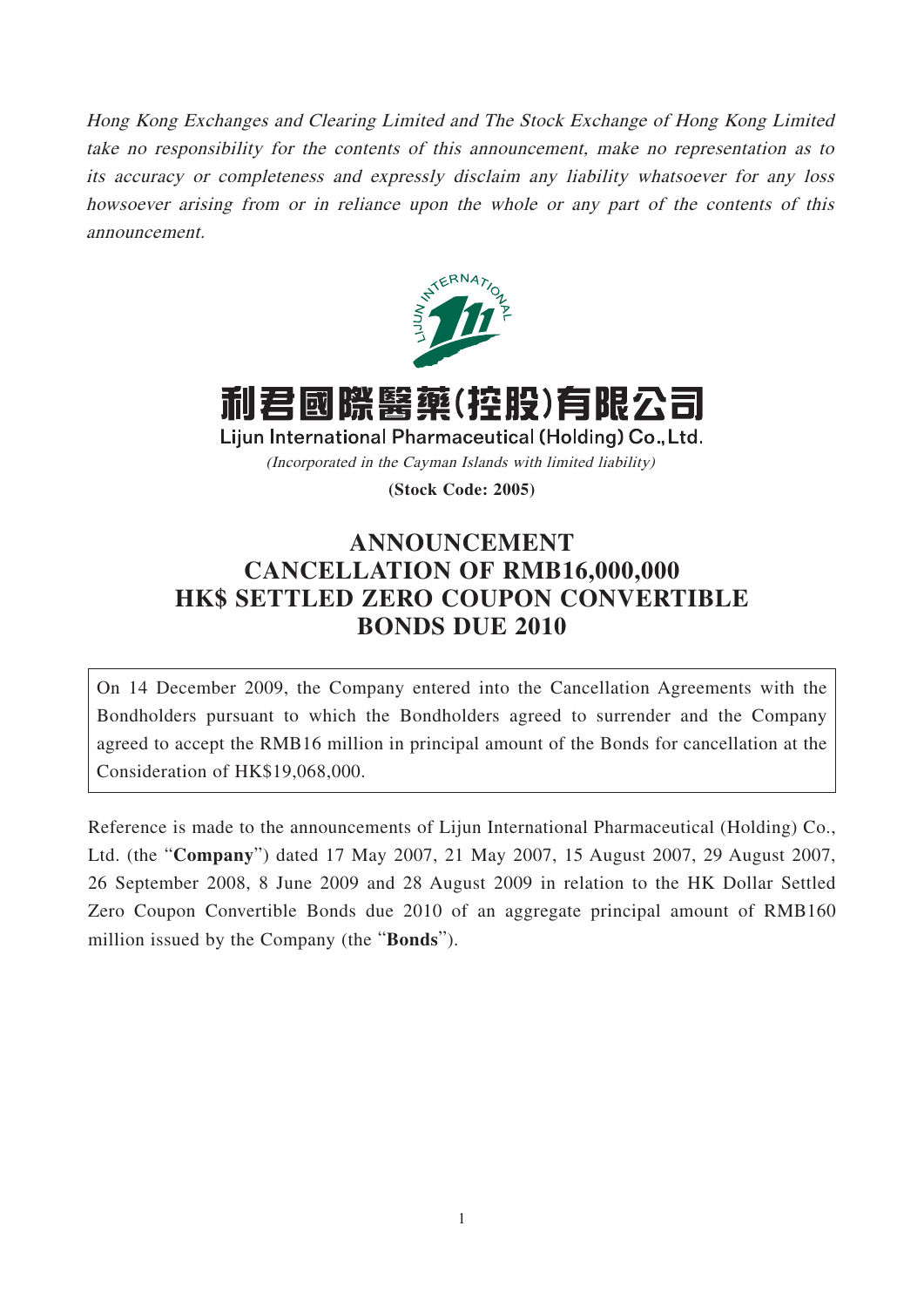## **THE CANCELLATION AGREEMENTS**

On 14 December 2009, the Company entered into cancellation agreements (the "**Cancellation Agreements**") with the Bondholders (the "**Bondholders**") pursuant to which the Bondholders agreed to surrender with full title and the Company agreed to accept RMB16 million in principal amount of the Bonds (the "**Subject Bonds**") at the consideration of HK\$19,068,000 (the "**Consideration**"). The Consideration shall be payable by the Company to the Bondholders upon signing of the Cancellation Agreements. Pursuant to the terms of the Cancellation Agreements, the Subject Bonds will be surrendered by the Bondholders upon signing of the Cancellation Agreements.

The Consideration was agreed after arm's length negotiations between the Company and the Bondholders with reference to the prevailing market conditions and the terms of the Bonds. The Consideration will be settled by the Company in cash by means of bank borrowing.

Upon completion of the Cancellation Agreements which took place upon signing on 14 December 2009, the Subject Bonds have been cancelled pursuant to the terms and conditions of the Bonds. Upon cancellation of the Subject Bonds, the Bondholders hold outstanding Bonds in the principal amount of RMB23 million.

## **REASONS AND BENEFITS FOR THE CANCELLATION**

The directors of the Company consider that it is in the interest of the Company and its shareholders to enter into the Cancellation Agreements based on its terms.